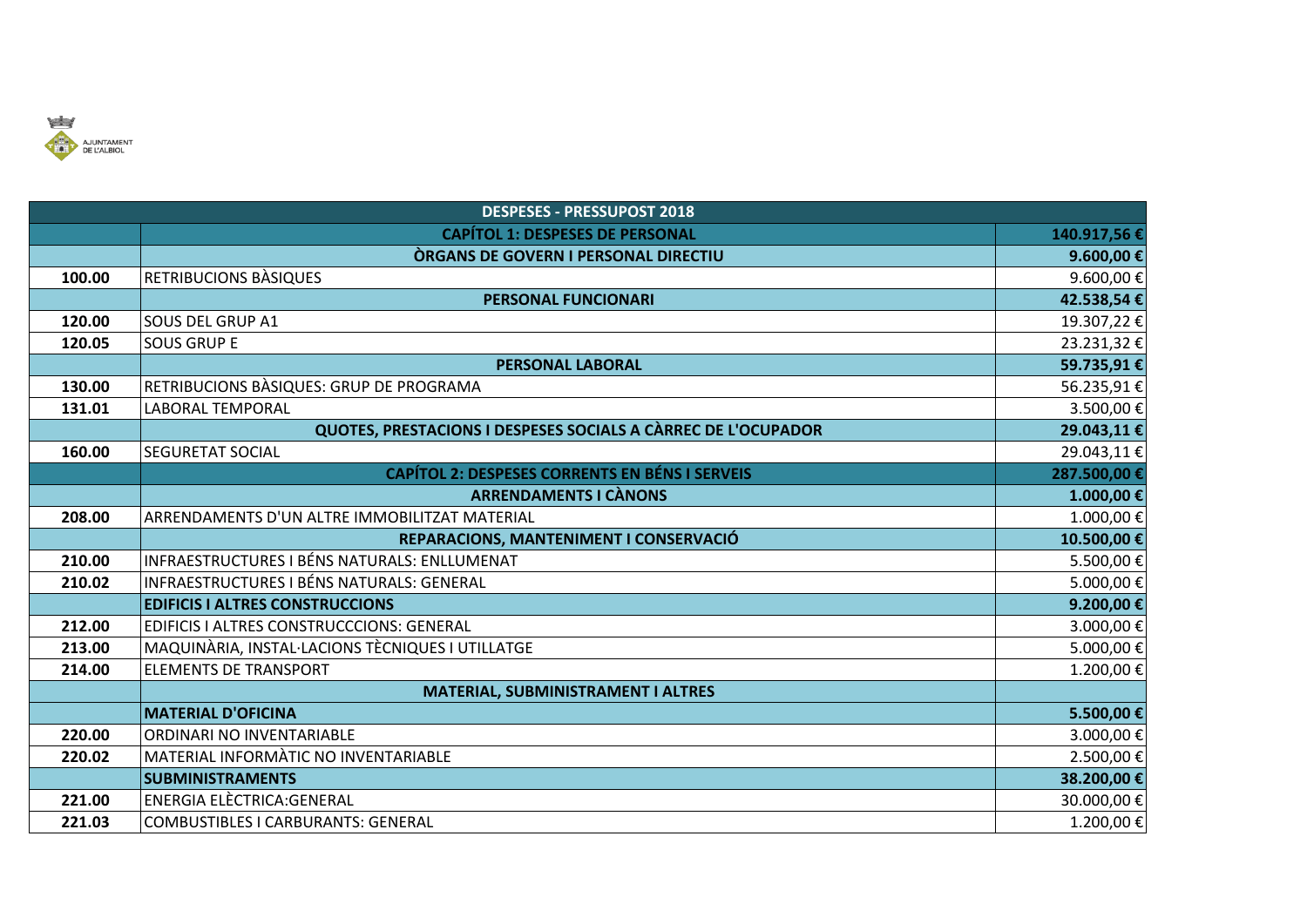| 221.11 | SUBMINISTRAMENTS DE RECANVIS DE MAQUINÀRIA, UTILLATGE I ELEMENTS DE TRANSPORT | 500,00€      |
|--------|-------------------------------------------------------------------------------|--------------|
| 221.12 | SUBMINISTRAMENTS DE MATERIAL ELECTRÒNIC, ELÈCTRIC I DE TELECOMUNICACIONS      | 500,00€      |
| 221.99 | <b>ALTRES SUBMINISTRAMENTS</b>                                                | 6.000,00€    |
|        | <b>COMUNICACIONS</b>                                                          | 32.800,00 €  |
| 222.00 | SERVEIS DE TELECOMUNICACIONS: GENERAL                                         | 5.500,00€    |
| 222.01 | <b>POSTALS</b>                                                                | 2.000,00€    |
| 224.00 | PRIMES D'ASSEGURANCES                                                         | 5.300,00€    |
| 225.01 | TRIBUTS DE LES COMUNITATS AUTÒNOMES                                           | 20.000,00€   |
|        | <b>DESPESES DIVERSES</b>                                                      | 53.200,00 €  |
| 226.01 | ATENCIONS PROTOCOL·LÀRIES I REPRESENTATIVES                                   | 1.500,00€    |
| 226.02 | PUBLICITAT I PROPAGANDA                                                       | 4.000,00€    |
| 226.03 | PUBLICACIÓ EN DIARIS OFICIALS                                                 | 1.200,00€    |
| 226.04 | JURÍDICS, CONTENCIOSOS                                                        | 7.000,00€    |
| 226.08 | <b>FESTES POPULARS</b>                                                        | 25.000,00€   |
| 226.09 | <b>ACTIVITATS CULTURALS I ESPORTIVES</b>                                      | 9.000,00€    |
| 226.99 | <b>ALTRES DESPESES DIVERSES</b>                                               | 5.500,00€    |
|        | TREBALLS REALITZATS PER ALTRES EMPRESES I PROFESSIONALS                       | 121.700,00 € |
| 227.00 | NETEJA I ACONDICIONAMENT                                                      | 27.000,00€   |
| 227.01 | <b>SEGURETAT</b>                                                              | 2.200,00€    |
| 227.06 | <b>ESTUDIS I TREBALLS TÈCNICS</b>                                             | 2.000,00€    |
| 227.08 | SERVEIS DE RECAPTACIÓ A FAVOR DE L'ENTITAT                                    | 4.000,00€    |
| 227.99 | ALTRES TREBALLS REALITZATS PER ALTRES EMPRESES I PROFESSIONALS                | 86.500,00€   |
|        | <b>INDEMNITZACIONS PER RAÓ DEL SERVEI</b>                                     | 12.900,00€   |
| 230.00 | DELS MEMBRES DELS ORGANS DE GOVERN                                            | 12.900,00€   |
|        | <b>LOCOMOCIÓ</b>                                                              | 2.500,00 €   |
| 231.00 | DELS MEMBRES DELS ORGANS DE GOVERN                                            | 1.500,00€    |
| 231.20 | DEL PERSONAL NO DIRECTIU                                                      | 800,00€      |
| 233.00 | ALTRES INDEMNITZACIONS                                                        | 200,00€      |
|        | <b>CAPÍTOL 4: TRANSFERÈNCIES CORRENTS</b>                                     | 21.525,00 €  |
| 465.00 | A COMARQUES                                                                   | 12.500,00€   |
| 466.00 | A ALTRES ENTITATS QUE AGRUPIN MUNICIPS                                        | 425,00€      |
| 467.00 | A CONSORCIS                                                                   | 100,00€      |
|        | A FAMÍLIES I INSTITUCIONS SENSE FINS DE LUCRE                                 | 8.500,00 €   |
| 480.00 | A FAMÍLIES I INSTITUCIONS SENSE FINS DE LUCRE                                 | 3.500,00€    |